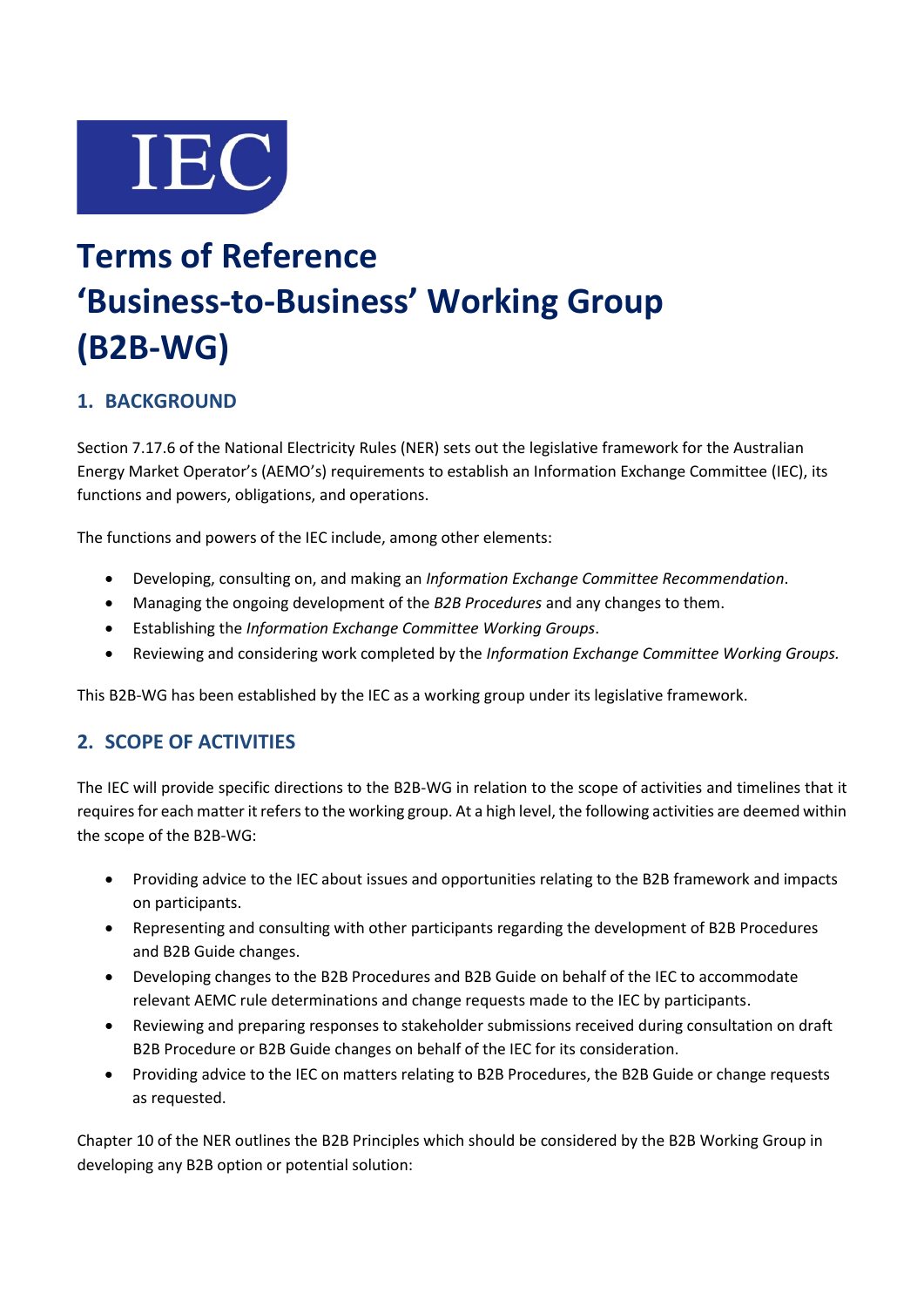

- a. B2B Procedures should provide a uniform approach to B2B Communications in participating jurisdictions.
- b. B2B Procedures should detail operational and procedural matters and technical requirements that result in efficient, effective, and reliable B2B Communications.
- c. B2B Procedures should avoid unreasonable discrimination between B2B Parties.
- d. B2B Procedures should protect the confidentiality of commercially sensitive information.

The NER also outlines the following B2B Factors (Objectives) which should also be considered by the B2B-WG in developing any B2B solution:

- a. The reasonable costs of compliance by AEMO and B2B Parties with the B2B Procedures compared with the likely benefits from B2B Communications.
- b. The likely impacts on innovation in and barriers to entry to the markets for services facilitated by advanced meters resulting from changing the existing B2B Procedures.
- c. The implementation timeframe reasonably necessary for AEMO and B2B Parties to implement system or other changes required to be compliant with any change to existing B2B Procedures.

When providing advice to the IEC in response to requests, the B2B-WG should outline how their recommended solution/s meet the B2B Principles and Objectives.

The B2B-WG is required to collaborate and work extensively with the IEC, AEMO and other market participants in the development of B2B solutions.

# **3. B2B-WG MEMBERSHIP**

## **Working group participant categories**

The B2B-WG will consist of five members from each of the following participant categories:

- Distributors, including one representative from a distribution business for each of the National Electricity Market states.
- Retailers, including representation from Tier 1 and Tier 2 retailers, and if possible, ensuring that there is one small ('micro') retailer representative; and
- Metering businesses, including representatives with residential, commercial, and industrial expertise.

The Energy Networks Association, Australian Energy Council and Competitive Industry Metering Group (i.e. the peak bodies for each of the participant categories) will call for nominations from within their respective sectors (broader than peak body membership if relevant). Furthermore, if more than five nominations are received for B2B-WG membership, a ballot will be required. If a ballot is required, the AEMO IEC Secretariat can assist the peak bodies.

Membership of the B2B-WG remains current for two years, or until a member is unable to represent the sector for which they were nominated/elected.

In addition to the 15 participant members, the B2B-WG will include one AEMO member who will chair the working group. AEMO will also provide a Secretariat function for the B2B-WG.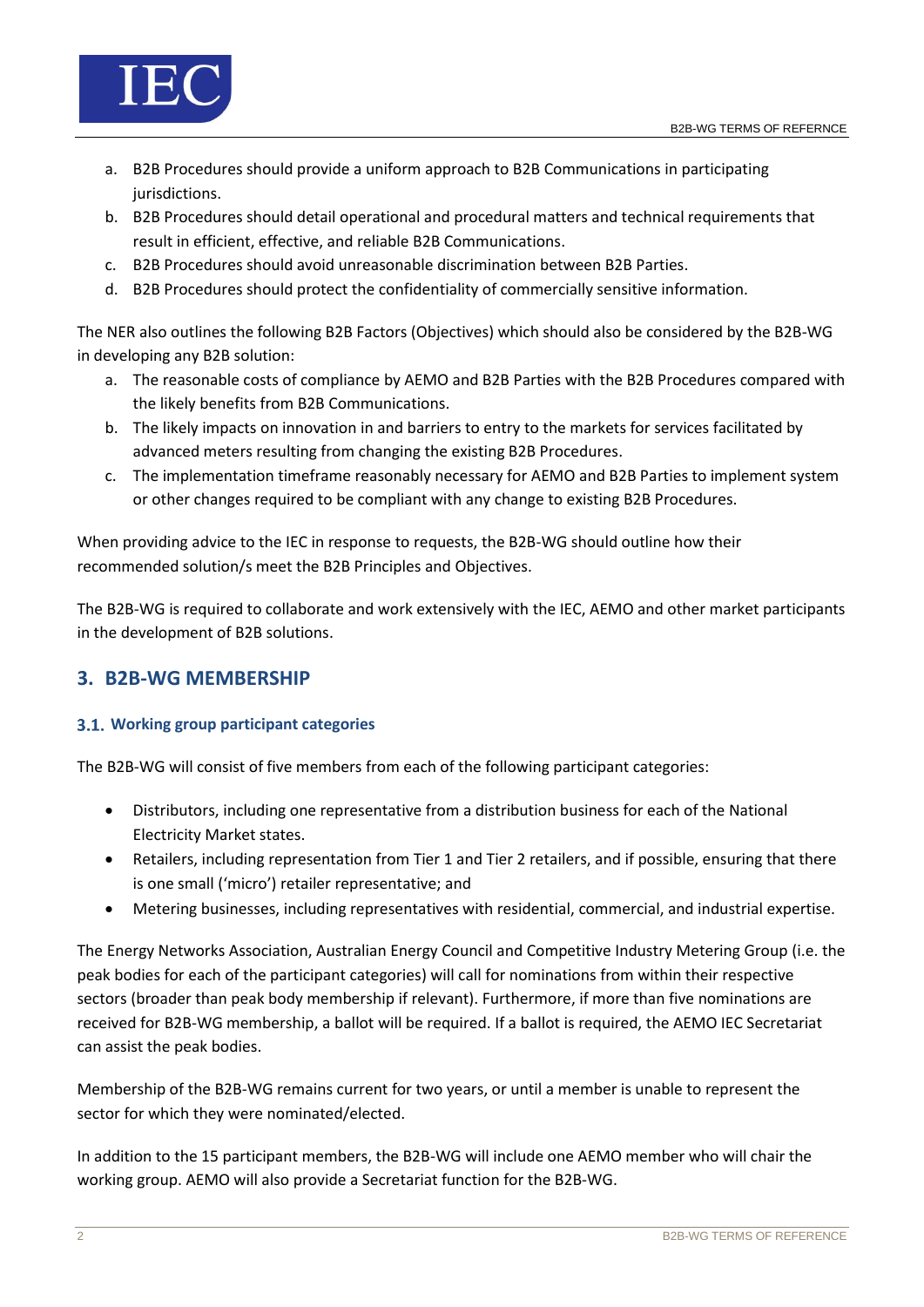

It is important to note that individual members of the B2B-WG are required to represent their participant category, and at times their specific sub-category, rather than the business for which they are employed. The Secretariat will seek to have a minimum of three representatives from each participant category available for each meeting and / or workshop. Pre-nominated alternatives will be permitted to represent B2B-WG members in their absence.

## **Membership criteria for B2B-WG nominees**

In order to nominate for membership for each of the participant categories, the following pre-requisite knowledge is preferred so that a member can adequately represent their industry:

- A well-developed understanding of B2B and retail market businesses and data processes that impact retailers, distribution network service providers and metering providers.
- An understanding of the key stakeholders for the NEM and an appreciation of AEMC rule change processes, and relevant provisions of the NER and National Electricity Retail Rules (NERR) (if relevant).
- Detailed knowledge of their respective industry.
- Skills in representing their respective industry category.
- Experience with, skills in, and a willingness to work collaboratively towards achieving consensus.
- Experience with, and skills in, stakeholder consultation processes to support the development and implementation of solutions to market operational issues in a timely manner.

## **Roles and responsibilities of the B2B-WG**

The primary roles and responsibilities of the B2B-WG are to:

- Operate as a working group, undertaking each of the actions as directed by the IEC.
- Collaborate to achieve consensus within the B2B-WG wherever possible.
- Provide recommendations to the IEC in relation to changes to the B2B Procedures and B2B Guide for their consideration, being cognisant of the B2B Principles and Objectives, and the NER.
- B2B-WG members must take all reasonable steps to ensure that they provide continuity of representation for the working group to avoid duplication of discussion and to ensure effective and efficient operation of the working group.
- Attendees are expected to keep abreast of current items being progressed and be prepared for discussions at meetings.

# **4. GOVERNANCE**

Under the NER, the IEC is responsible for making changes to the B2B Procedures, having regard to the B2B Principles and Objectives. The B2B-WG is not a decision-making body, but works under the mandate of the IEC, and as such, is required to provide recommendations to the IEC on each of the actions allocated to it. The change process for the B2B-WG can be accessed via this [link.](https://aemo.com.au/-/media/files/stakeholder_consultation/working_groups/retail_meetings/iec/b2b-change-process-v10.pdf)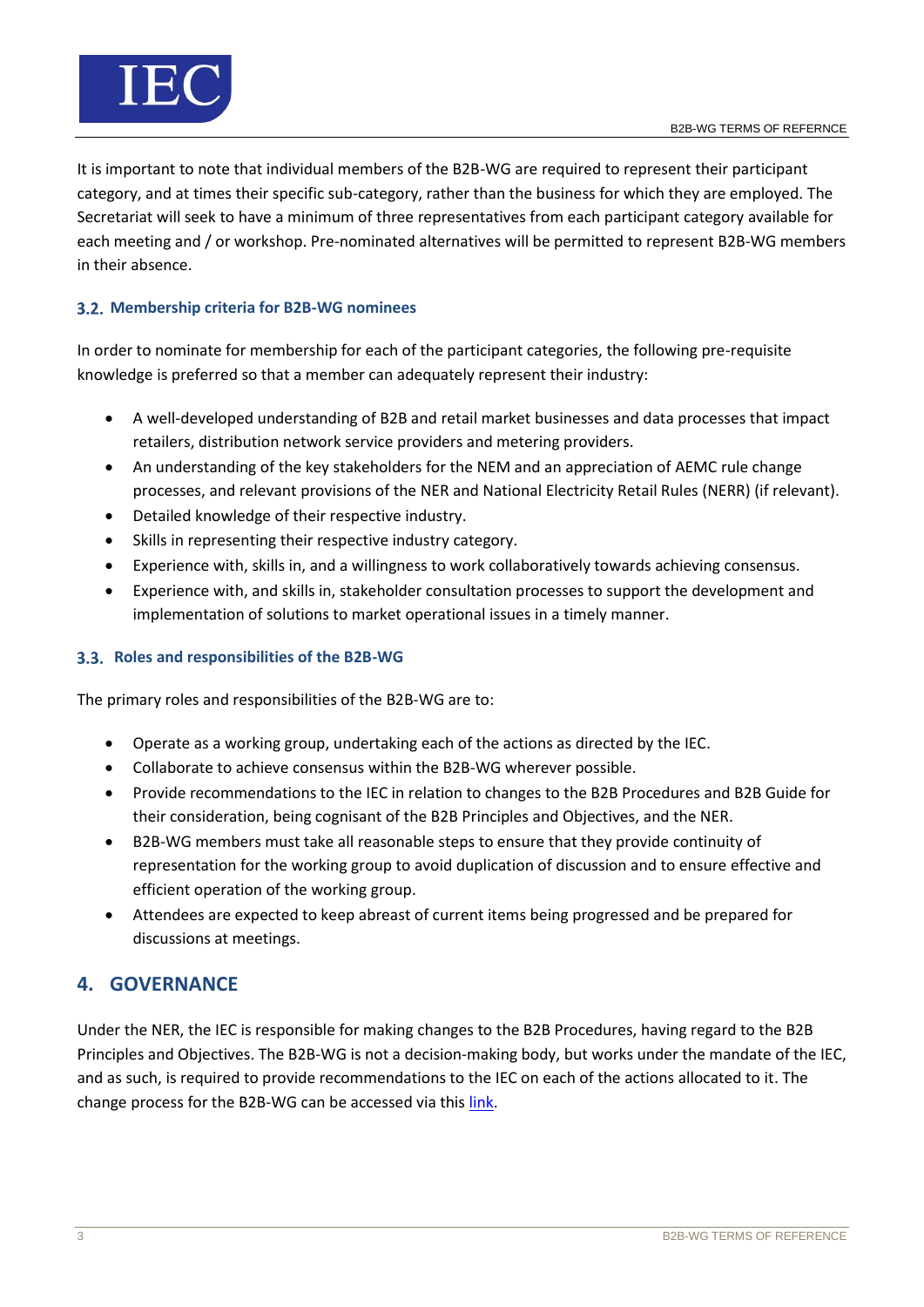

#### **B2B-WG recommendations to the IEC**

The B2B-WG Chairperson will seek to gain consensus for a recommendation/response to be provided to the IEC based on actions allocated to it. If consensus is unable to be reached, this will be reflected by the IEC Secretariat in the IEC meeting papers, including reasons for positions by different members or participant categories.

A nomination from the B2B-WG will be sought to represent the B2B-WG at each IEC meeting. This representative will, in general, be a revolving position between each of the industry participants but may be varied based on subject matter to be presented to the IEC if required. A nomination will be sought from the B2B-WG prior to each IEC meeting.

## **4.2. Additional participant input**

The B2B-WG includes 16 members; however, if required, the B2B-WG can seek assistance from other suitably experienced participants for nominated bodies of work. The B2B-WG will reach consensus on the need to seek additional assistance for nominated bodies of work prior to engaging with additional participants.

On occasion, a proposed change or issue may be technical in nature and require specific system or business process knowledge. The B2B-WG or AEMO may request the establishment of one or more working groups to assist in considering matters brought before it.

## **4.3. Secretariat functions**

Meeting frequency will be determined by the B2B-WG in collaboration with the meeting Chairperson and Secretariat. The Secretariat will prepare and distribute all meeting calendar invitations, agendas, meeting papers and meeting notes via email ahead of a B2B-WG meeting. The amount of notice provided for any given meeting will depend upon several factors, including urgency of work and availability of working group members.

The Secretariat will use best endeavours to provide relevant information and all meeting documentation no less than five business days prior to each meeting.

Documentation produced by the B2B-WG to be made available to industry more broadly, will be agreed with the B2B-WG by the Chairperson prior to its circulation and will be dependent on the specific action and the recommendation to be made to the IEC. There is no requirement to publish B2B-WG documentation. In general, IEC minutes and decisions are published on the AEMO website.

All documentation from the previous meetings will be made available by the Secretariat to B2B-WG members as soon as practicable following each meeting. The Secretariat will endeavour to circulate all relevant information, actions, and agreed positions within five business days after each meeting.

AEMO will establish a B2B-WG webpage which will be used to provide relevant information, member and Secretariat contact details and other agreed content for public dissemination.